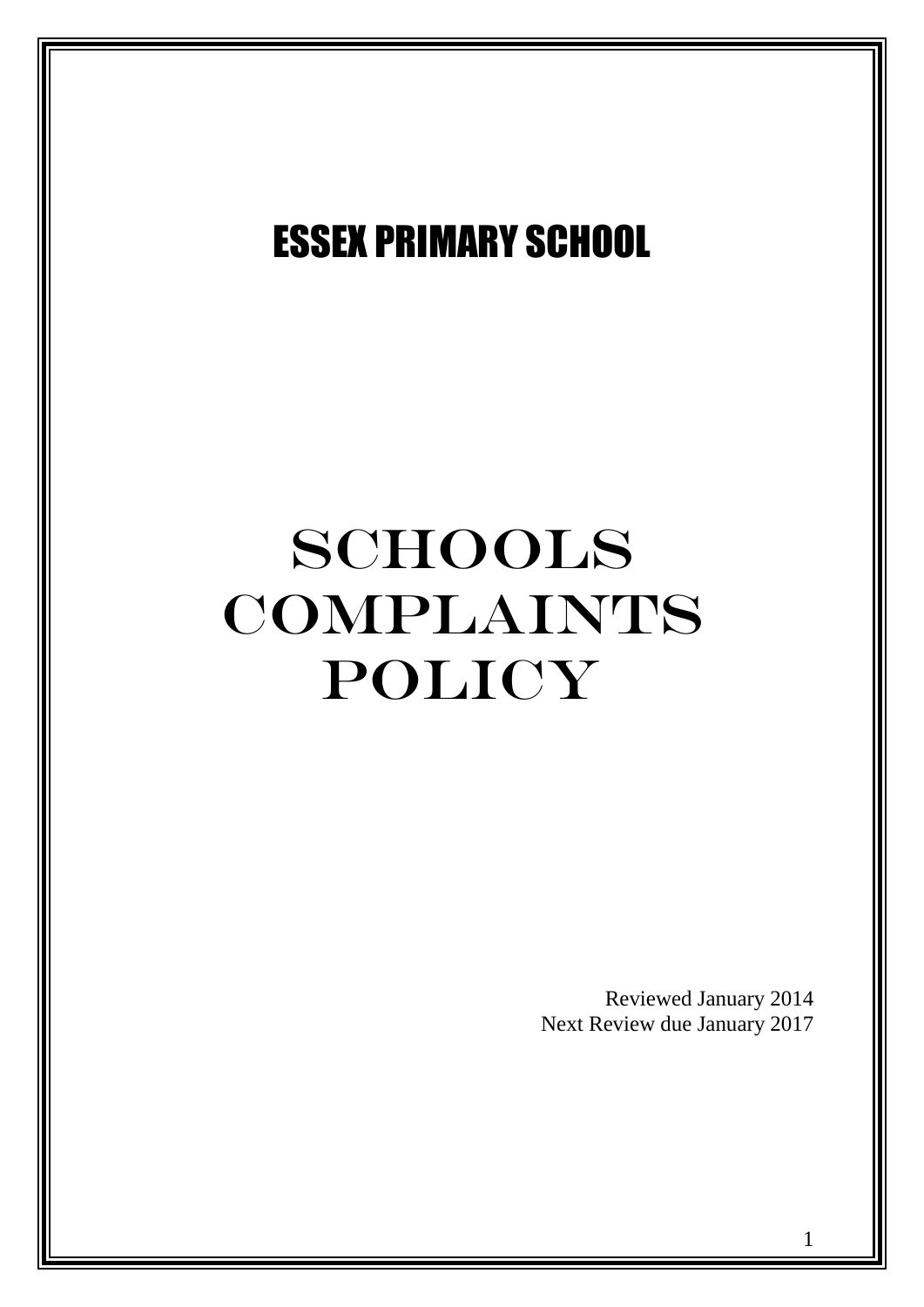## **COMPLAINTS ABOUT SCHOOLS IN NEWHAM**

## **THE THREE STAGE PROCESS**

**Schools hope to resolve parents' concerns informally. If the school has been unable to do so, parents should take the following action.**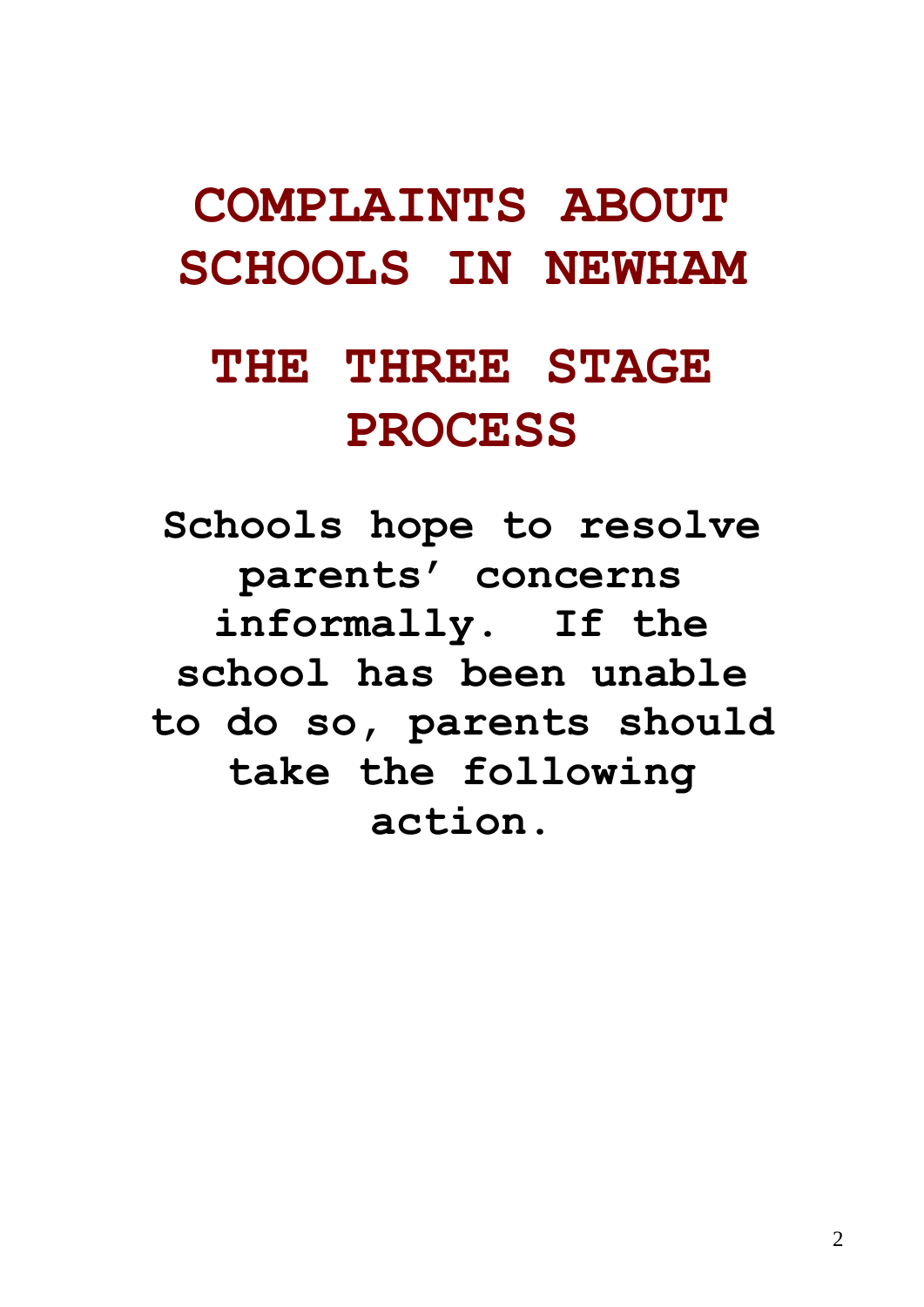## **Complaints about Schools The three stage process**

This leaflet tells you how to follow through a complaint about something you feel has gone wrong in the school. Different education complaints are dealt with in different ways – see the 'other complaints' section on the end.

#### **How to make a complaint**

#### **STAGE ONE – Talk to the teacher**

As soon as you have a concern, make an appointment to talk to the class teacher or form tutor. Difficulties can often be sorted out very quickly in this way. If you are unsure about who to contact and how, ask at the school office. Please do not try to see the teacher or tutor during the school's teaching day when they are taking or preparing lessons. You will need to make an appointment by contacting the school by telephone, email, fax, post or in person.

To help prepare for your meeting please let the school know what your meeting is about when you book the appointment and you may also find it helpful to review the school's website for school policies or request copies of the policies on the issues you want to discuss ie., Bullying, Behaviour Policy etc.

It is hoped you can reach an agreement that satisfies you and the school. If matters do not improve or you are still unhappy, proceed to Stage Two.

#### **STAGE TWO – Meet the head teacher**

This can only happen if you have been through Stage One, however schools do recognise that some complaints may go straight to the head teacher because of the nature or seriousness of them.

The school office will arrange an appointment for you to meet with the head teacher or another senior member of staff, who will investigate the complaint. The school will write to you within five working days of the meeting, setting out its response. It is hoped that the decision will satisfy you.

However if after this stage you still feel the matter is unresolved or you cannot accept what the school says, then you can go to Stage Three.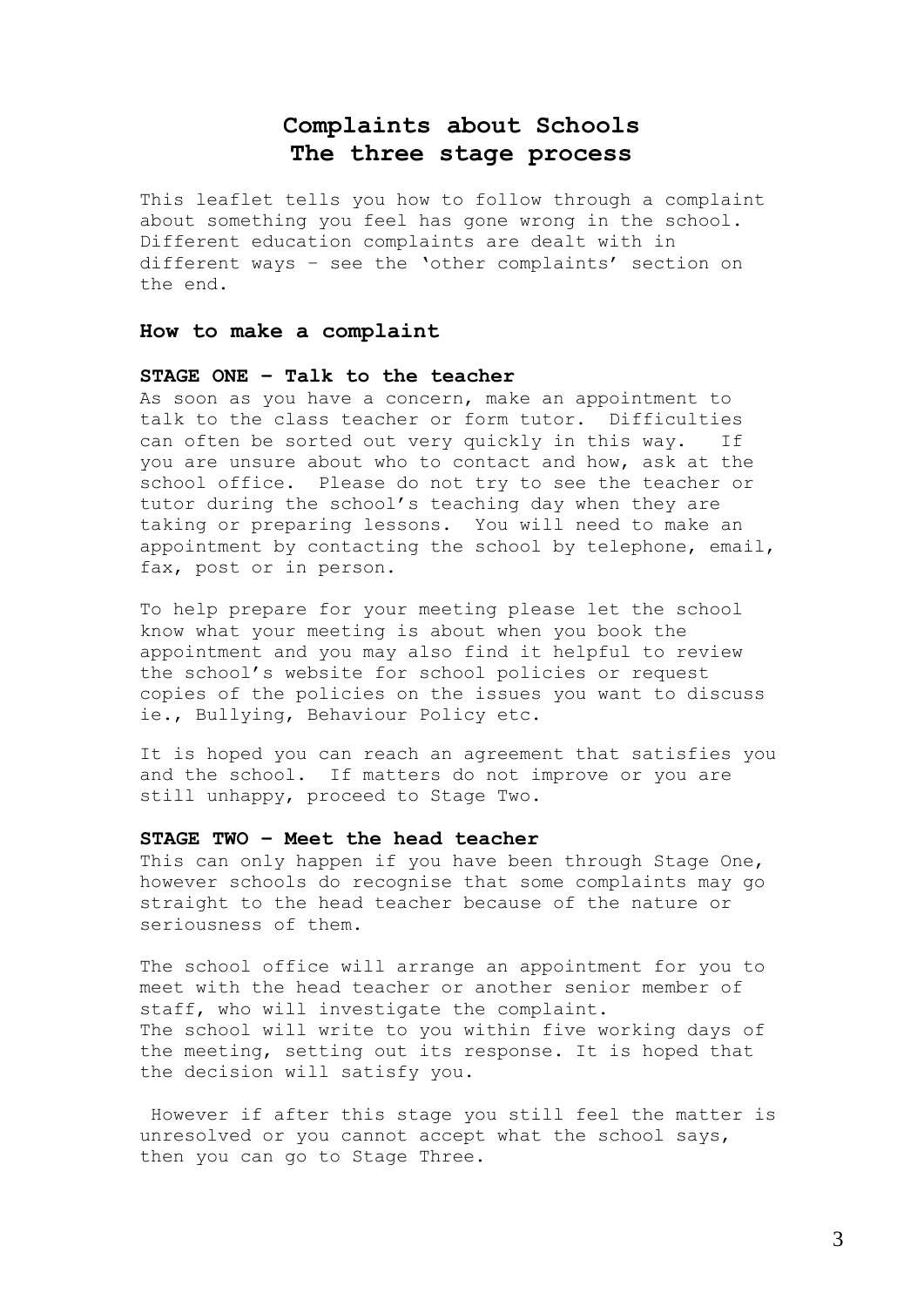#### **STAGE THREE – go to the governors**

The complaint goes to the school's governors. This can only happen if you have been through both Stage One and Stage Two. Within ten working days of getting the head teacher's decision, you should write to the chair of governors, care of the school office.

A committee of governors will review your complaint. Afterwards, they will write back telling you their decision. This stage should take no more than 15 working days to complete.

#### **Support for Parents**

There are many organisations who can offer independent advice and support as follows:-

#### **Parentline Plus**

520 Highgate Studios 53-79 Highgate Road Kentish Town London NW5 1TL Tel: 0808 800 2222 (Confidential, 24 hour, freephone number) Web site: [www.parentlineplus.org.uk](http://www.parentlineplus.org.uk/)

Parentline Plus are a leading national charity providing help and support to anyone caring for children. Parentline Plus have a highly trained team of parents and understand the challenges, advising families on issues big and small to ensure that life is better for all.

#### **Kidscape**

2 Grosvenor Gardens London SW1W ODH Tel: 08451 205 204 (Parents' Helpline) Tel: 020 7730 3300 Fax: 020 7730 7081 Web Site: [www.kidscape.org.uk](http://www.kidscape.org.uk/)

Kidscape helpline is for the use of parents, guardians or concerned relatives and friends of bullied children. Please ring their counsellors if you require advice or use their frequently asked questions on their website to get some general advice.

#### **Advisory Centre for Education (ACE)**

1c Aberdeen Studios 22 Highbury Grove London N5 2DQ Tel: 0808 800 5793 (General advice line Mon-Fri 10am-5pm) Tel: 0808 800 0327 (Exclusions advice line)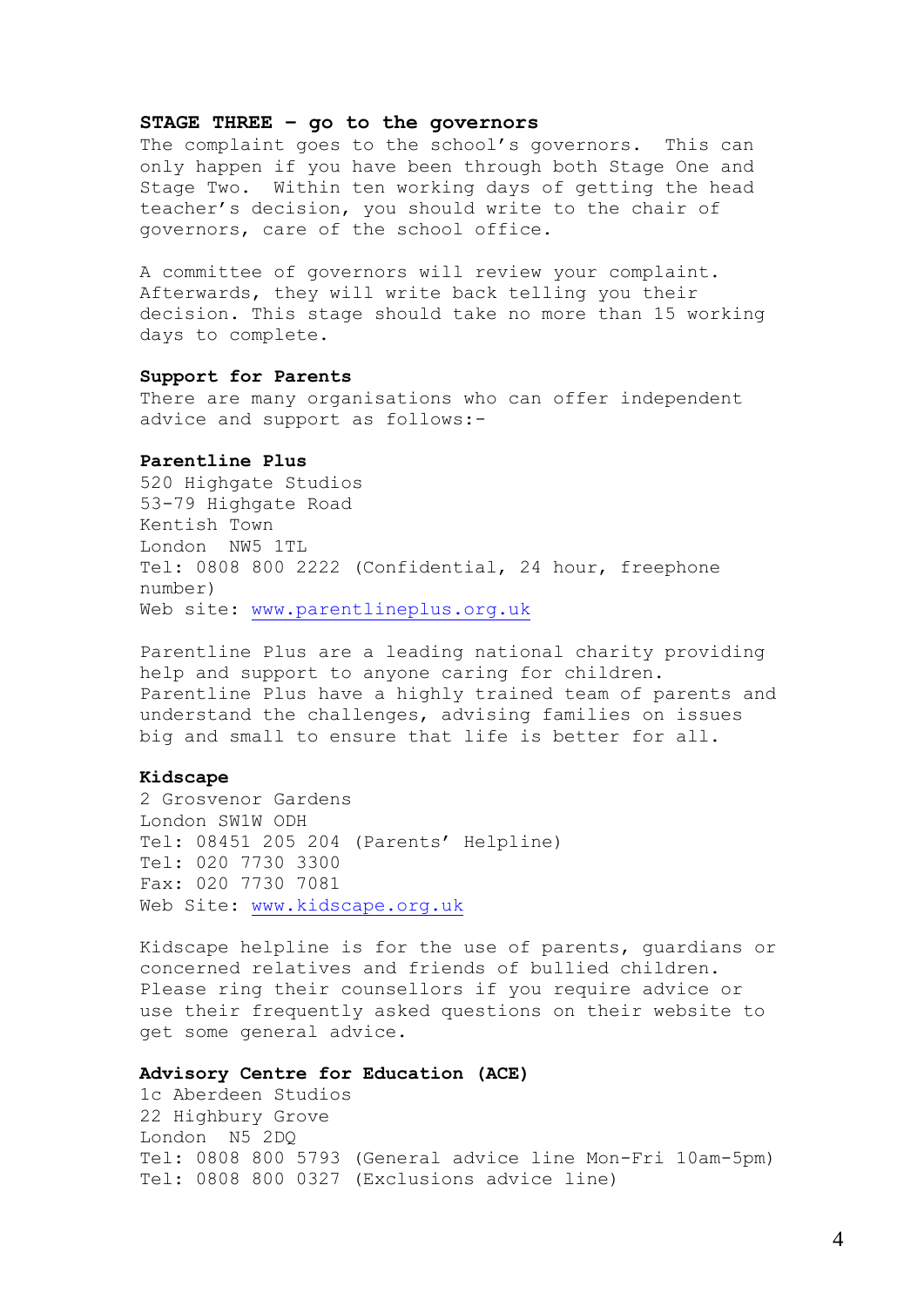Tel: 020 7704 9822 (Exclusion information line 24hr answer machine) Tel: 020 7704 3390 (Admissions appeals information line 24hr answer machine) Website: [www.ace-ed.org.uk](http://www.ace-ed.org.uk/)

ACE is a national charity that provides advice and information to parents and carers on a wide range of school based issues including exclusion, admissions, special education needs, bullying and attendance.

#### **Resolving complaints locally**

Young people have a right to be treated with dignity and respect and valued for who they are and what they bring to their school. As parents, you have a right to expect a high quality education service which seeks to increase the life chances of all pupils and students. You have the right to complain if you are not happy with the education your child receives from school.

Every parent wants the best for their child. Newham's schools want all their pupils to achieve as much as they can, but we acknowledge that sometimes there are difficulties.

Should you choose to complain, Newham schools will try to:

- investigate your complaint carefully
- recognise when a mistake has been made
- when appropriate, take action to prevent the problem happening again

Schools aim to deal with complaints in a way that is simple, fair, fast and satisfies your concerns. You must contact the school and follow the above three stage process if you have a complaint about a school.

#### **Other complaints**

Some education matters have their own complaints or appeal procedures determined by other statutory arrangements. If your complaint relates to one of these areas mentioned below, put your complaint in writing and send it to the service area shown below to Newham Council, Dockside Building, 1000 Dockside Road, London E16 2QU.

- Group Manager, Special Education Needs for statutory special education needs (SEN) assessments
- Group Manager, Admissions for school place admissions, appeals and exclusions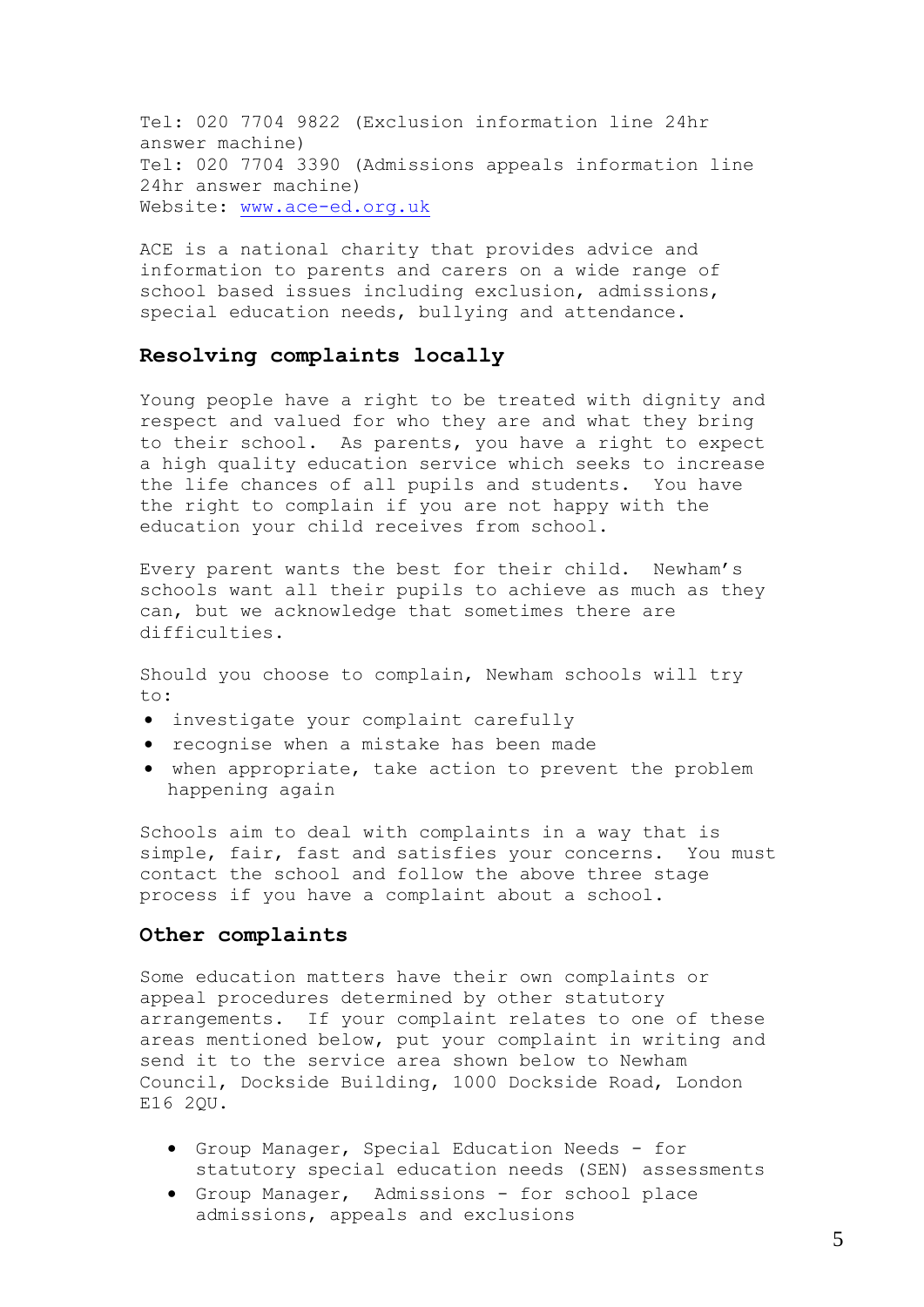Head of Learning Transformation – for the school's curriculum and collective worship

If your complaint is about an event that happened over 12 months ago we are not obliged to investigate further. All complaints about members of staff must be made in writing.

### **Help with making your complaint**

If you require any assistance making your complaint, including help for people with disabilities or additional language requirements, you should contact Newham's Language Shop on tel: 0800 952 0119 quoting reference: 50447.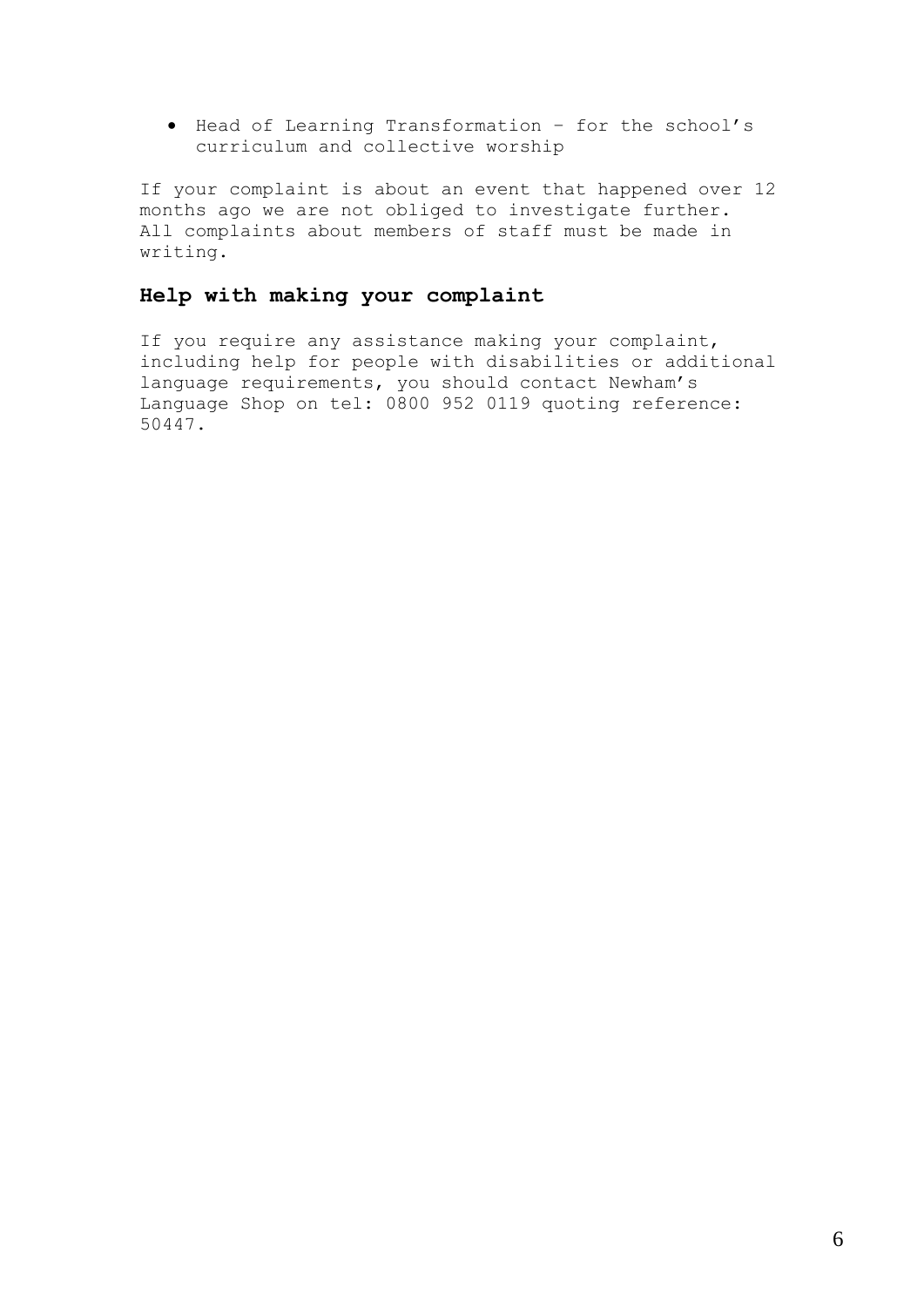### **School Complaint Form**

Please complete this form and return it to the school office. You will receive an acknowledgement of its receipt and information about the next stage in the procedure by post.

|                                                                                                                                                              | Relationship with school: |  |  |  |
|--------------------------------------------------------------------------------------------------------------------------------------------------------------|---------------------------|--|--|--|
| $[E,q.$ parent of a pupil on the school's roll]                                                                                                              |                           |  |  |  |
|                                                                                                                                                              | Pupils DOB:               |  |  |  |
| [If relevant to your complaint]                                                                                                                              |                           |  |  |  |
|                                                                                                                                                              |                           |  |  |  |
|                                                                                                                                                              |                           |  |  |  |
|                                                                                                                                                              | <b>Eve tel</b>            |  |  |  |
| Please give concise details of your complaint, <i>[including dates, names</i><br>of witnesses etc], to allow the matter to be fully investigated:            |                           |  |  |  |
| (You may continue on a separate sheet and attach it, if you wish)                                                                                            |                           |  |  |  |
| What action, if any, have you already taken to try to resolve your<br>complaint? [I.e. who have you spoken with or written to, and what was the<br>outcome?l |                           |  |  |  |
| What actions do you feel might resolve the problem at this stage?                                                                                            |                           |  |  |  |

#### **Signature: Date:**

| School use:                |  |  |  |  |
|----------------------------|--|--|--|--|
| Date form received:        |  |  |  |  |
| Received by:               |  |  |  |  |
| Date acknowledgement sent: |  |  |  |  |
| Acknowledgement sent by:   |  |  |  |  |
| Complaint referred         |  |  |  |  |
| to:                        |  |  |  |  |
| Date:                      |  |  |  |  |